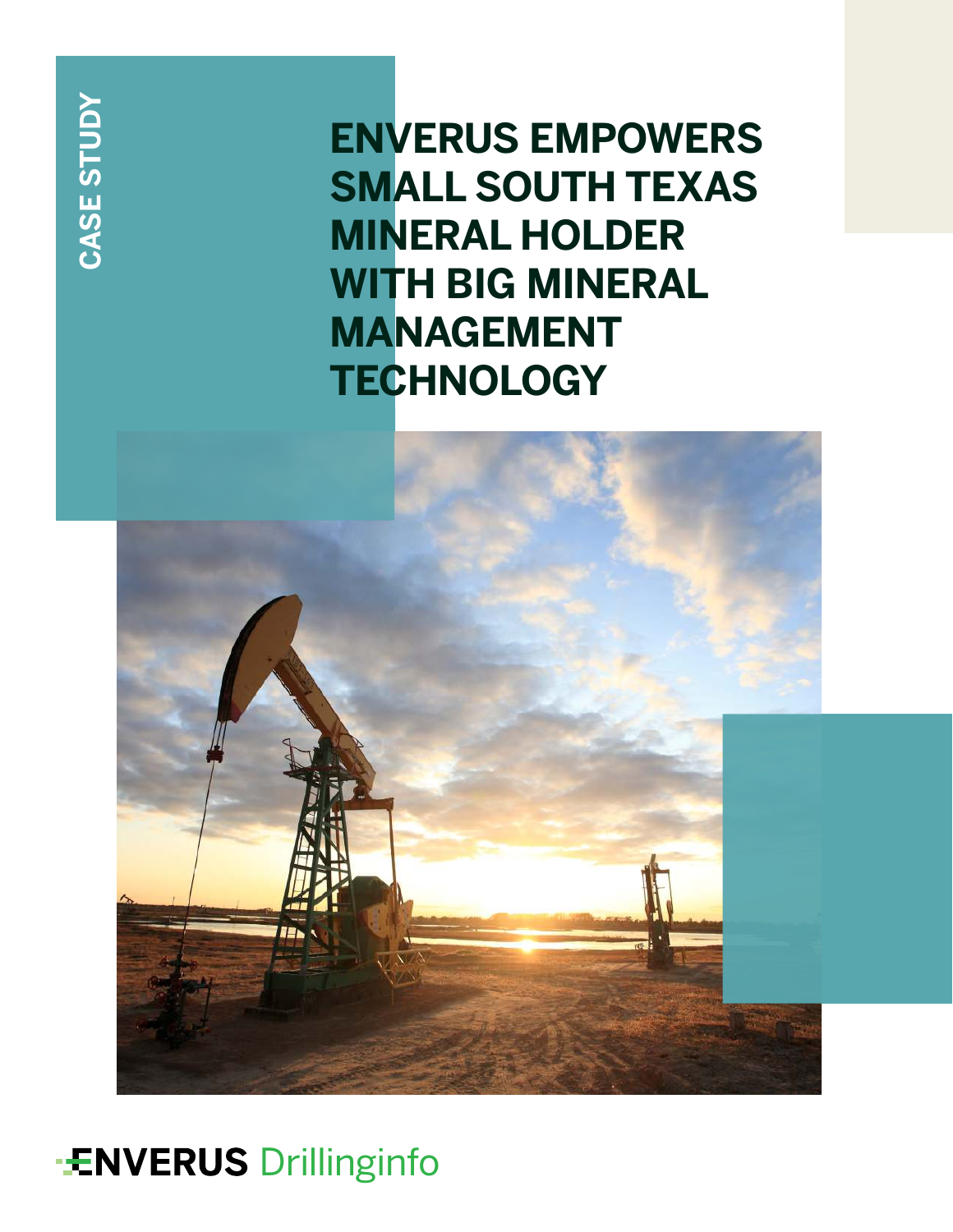# **TECHNOLOGY DESIGNED FOR EVERYONE**

If you are part of a smaller mineral fund, trust, or are an individual mineral owner, you may think that the Enverus mineral management platform is designed for big minerals. While it's true that our technology is sophisticated enough to manage the largest oil & gas portfolios, ELP2 Minerals' use of our product demonstrates that MineralSoft is for everyone.

ELP2 Minerals uses our leading mineral management tools and services to track its mineral interests and unleased mineral holdings in the Eagle Ford shale of South Texas. Like many smaller mineral owners, the company wanted to simplify revenue processing and reporting. At the same time, it needed access to modern mineral management technology in order to effectively manage its portfolio, map properties, and identify opportunities to lease. ELP2 Minerals needed a modern solution that was affordable and gave them a competitive edge—the MineralSoft solution checked all the boxes.

## **Business Drivers and Inspiration for Change**

Headquartered in San Marcos, Texas, ELP2 Minerals is a small mineral management firm that is building on a long legacy of mineral ownership in South Texas. Anticipating the future of oil & gas development in the region, extensive mineral rights were acquired decades before the emergence of the Eagle Ford shale play in 2008. These holdings positioned them to quickly take advantage of leasing opportunities. The company currently owns mineral interest in 189 wells primarily concentrated in Live Oak County with additional positions in 21 other Texas counties.

Over the last ten years, ELP2 Minerals has built a relatively small, but growing portfolio of mineral and royalty interests across South Texas, including five working interests. As a result, the mineral management firm receives monthly income statements from nine operating companies, creating revenue

# Learn more at enverus.com **2008** 2 of 5 **CONS** Drillinginfo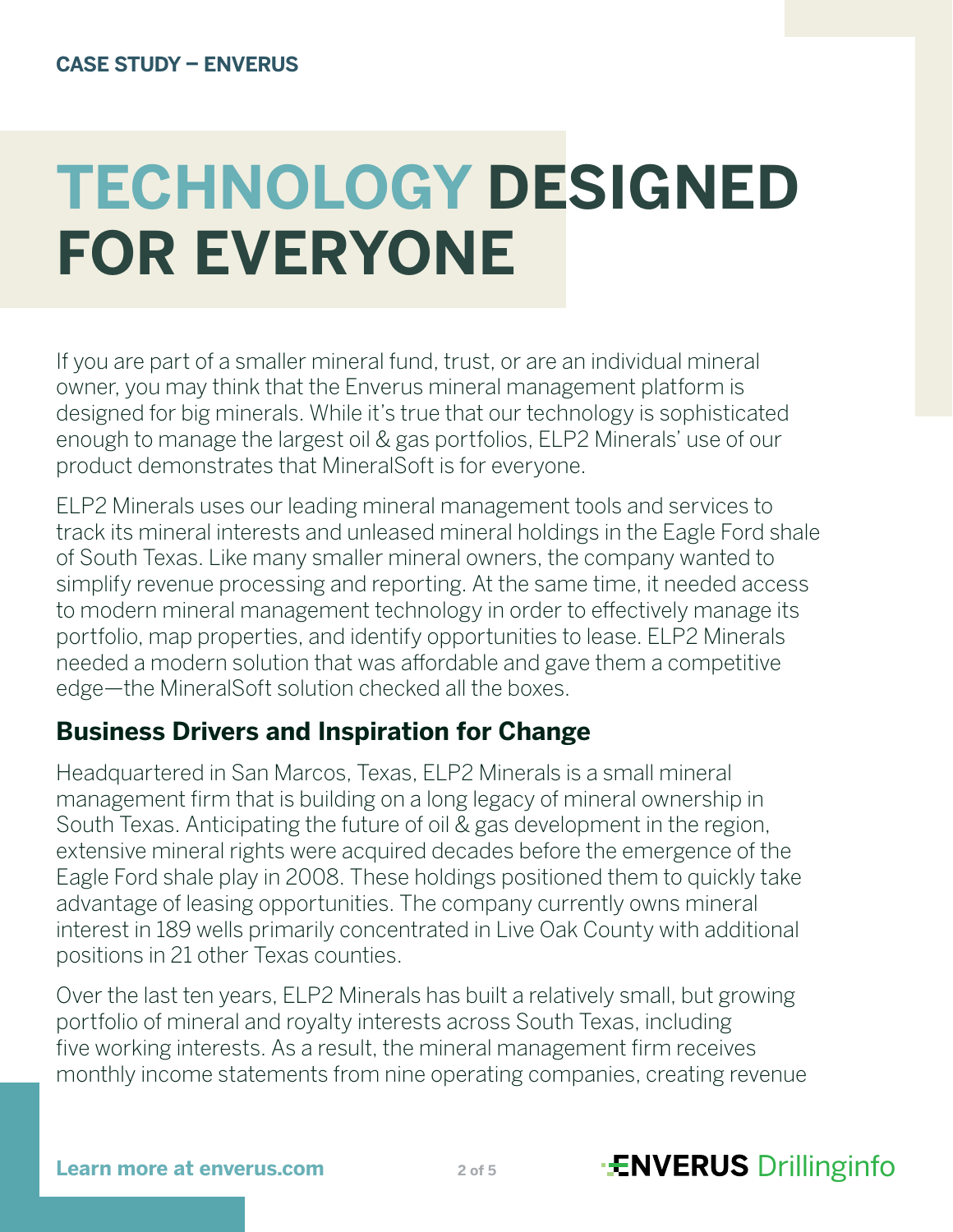processing complexity. They wanted to simplify revenue management and expand beyond the reporting limits of its existing accounting solution. Land and financial staff also wanted a single point of access to production and asset data, as well as revenue and expenses.

Because much of their holdings are unleased, the company actively seeks new leasing opportunities that align with its business goals. Staff needed to efficiently track its unleased mineral assets and monitor nearby permitting and rig activity. However, as a small firm, ELP2 Minerals was largely priced out of land management and GIS technology, making it difficult to spot and take advantage of emerging deals.

# **Portfolio Management and Activity Tracking, Simplified**

After evaluating a variety of mineral management and standalone public data access options, ELP2 Minerals selected MineralSoft, Enverus' cloudbased software suite for mineral owners. Factors that influenced their decision include:



It's a complete land and financial solution



It has Drillinginfo and Oildex integrations making it more robust



It's affordable and easy to use

ELP2 Minerals' staff were able to begin using MineralSoft following a short onboarding period in which the company's asset information, land records, and revenue data were loaded by the Enverus minerals team. Using a simple web-based interface, users accessed our complete spectrum of tools purpose-built for mineral owners, including portfolio management, accounting, land data and document management, mapping, and auditing features. Our solution also includes a managed revenue service, enabling ELP2 Minerals to completely automate monthly revenue processing leveraging the Oildex check stub data exchange and manual keying services for out-of-network operators.

The MineralSoft platform enables the company to track its unleased minerals and visualize properties using web-based GIS tools. Users can

# **Learn more at enverus.com 30f5 TENVERUS** Drillinginfo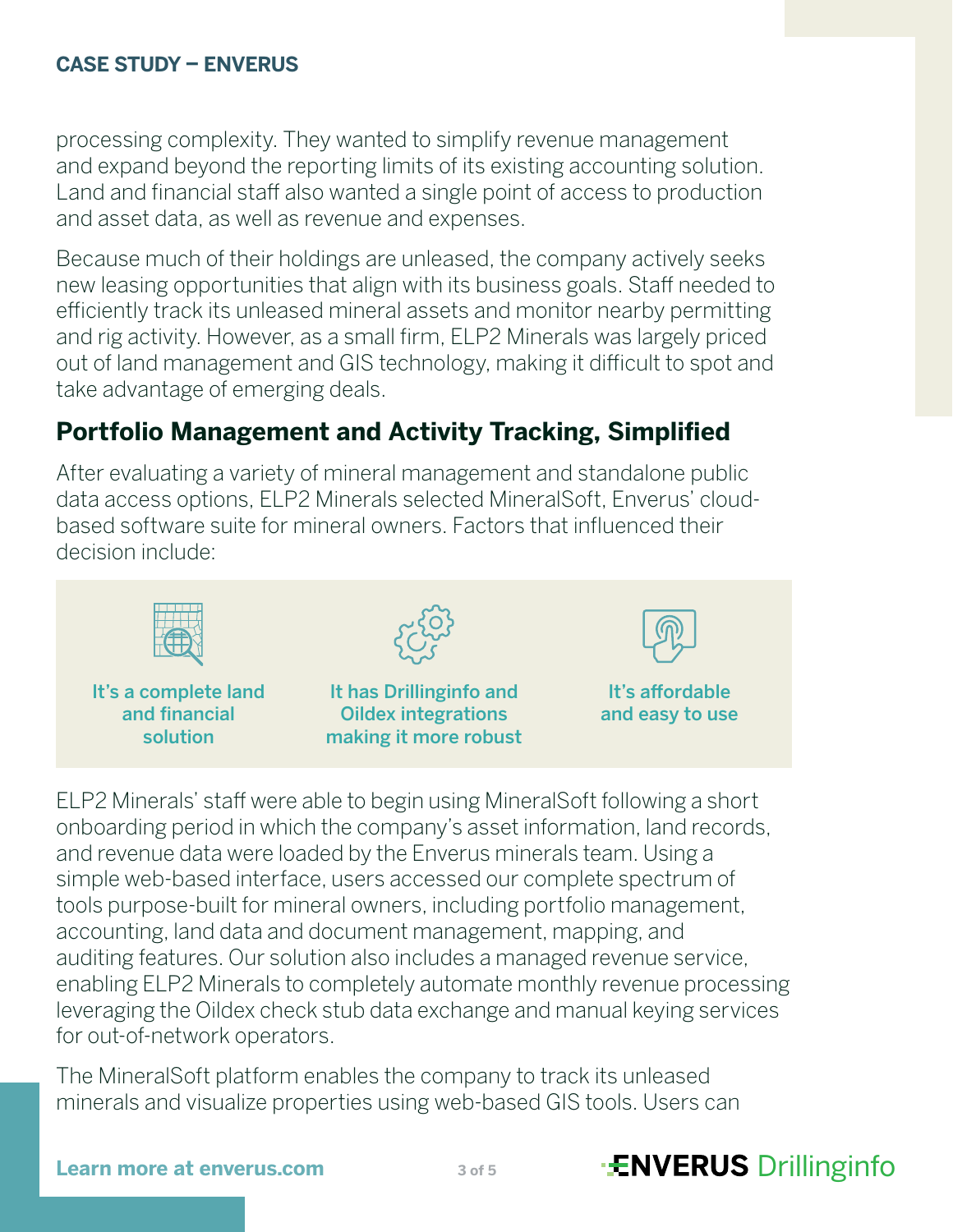quickly define tracts by drawing them directly on the map or by importing shape files. With easy drill down from the map, to detailed reporting for minerals that are in pay, ELP2 Minerals can quickly assess revenue potential in context with land records.

They also gained the ability to perform rapid audits on ownership decimals and can export MineralSoft datasets to Excel for ad hoc analysis and reporting. Users now receive an email alert every morning containing important asset updates, well production, and drilling activity close to their tracts.

ELP2 Minerals is working with Enverus to identify additional value-generating capabilities and services specific to their needs. These include outsourcing shape file creation to Enverus' professional services division, as well as custom expense reporting to assist them with working interest joint billings.

# **TOP BENEFITS FOR ELP2 MINERALS**

With Enverus and the MineralSoft platform, ELP2 Minerals manages all of its land and financial data in one complete solution. The purpose-built mineral management tools have made it easier for the company's team to track portfolio performance and quickly verify ownership information. The MineralSoft Managed Revenue Service eliminated the need for in-house staff to process monthly check stubs, creating significant time and cost savings.

What's more, ELP2 Minerals staff now rely on MineralSoft daily email alerts to stay informed about permit and drilling activity around their properties in South Texas. As a result, staff do not have to continuously login to the online application to track activity. This provides a non-disruptive solution and empowers users with the timely knowledge they need to take advantage of emerging lease opportunities.

# **Learn more at enverus.com 1996 1997 1998 12:30 Prillinginfo**